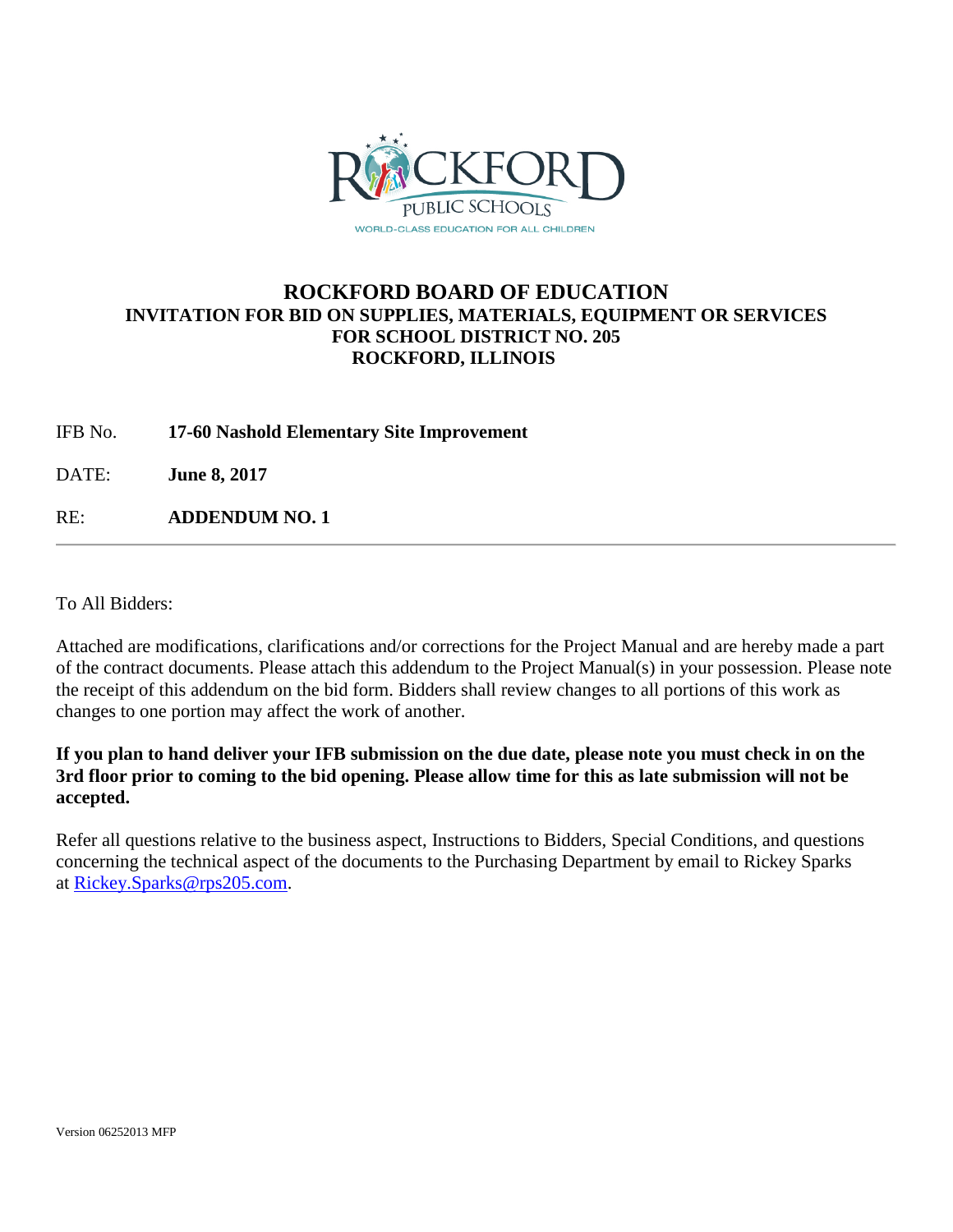

To: Planholders for Nashold School Parent Parking and Dropoff RPS 205 Project # 17-60

Date: June 8, 2017

Re: Addendum 1

This addendum forms a part of the Bidding and Contract Documents and modifies the original bidding documents as issued. Acknowledge receipt of this addendum in space provided by returning the attached acknowledgement form with your bid. FAILURE TO ACKNOWLEDGE RECEIPT OF ADDENDA MAY DISQUALIFY BID.

The following topics were discussed at the mandatory pre-bid meeting held at 9:00 am on Monday June 5, 2017 at the site:

Attendance list: a list of the attendees and official planholders is attached.

Completion schedule (lighting): The scheduled completion date in the bid documents shall govern for substantial completion. It was noted that the first day of teacher attendance is 8/17/17 and the first day of student attendance is 8/21/17. Regarding the light pole delivery, owner acknowledged that light pole delivery schedule will likely be past the date of substantial completion. Lighting work can be completed after the substantial completion date. If work is done after the first day of student attendance, it must be done after 4pm on weekdays or on weekends.

Existing Shed: The contractor has the option of temporarily moving the existing shed or leaving it and working around it. The shed might be bolted to the pad below. Contractor assumes all liability for shed protection during construction.

Removal Plan C04: Change the fence removal limits on the south end of the existing parking lot to remove the fence all the way to the start of the retaining wall where the fence line ends. No replacement on this south curb edge.

### Layout Plan C05:

along the existing sidewalk at the north crosswalk crossing, contractor will note that the drawings show the sidewalk connection to existing at an angle. After review in the field, there is a crack in the corner of the existing pavement. Contractor will remove a  $6 \times 6$ triangle of existing and install new sidewalk at this location. Contractor will also include an additional 6' long horizontal curb sawcut near this location to make an appropriate ramp transition.

There was a discussion about changing the plans from supplementing the existing base to full core out. We have elected to follow the plans and save the base where we can. contractor should ignore the discussion about full core out. If undercut is required, it will come from the allowance.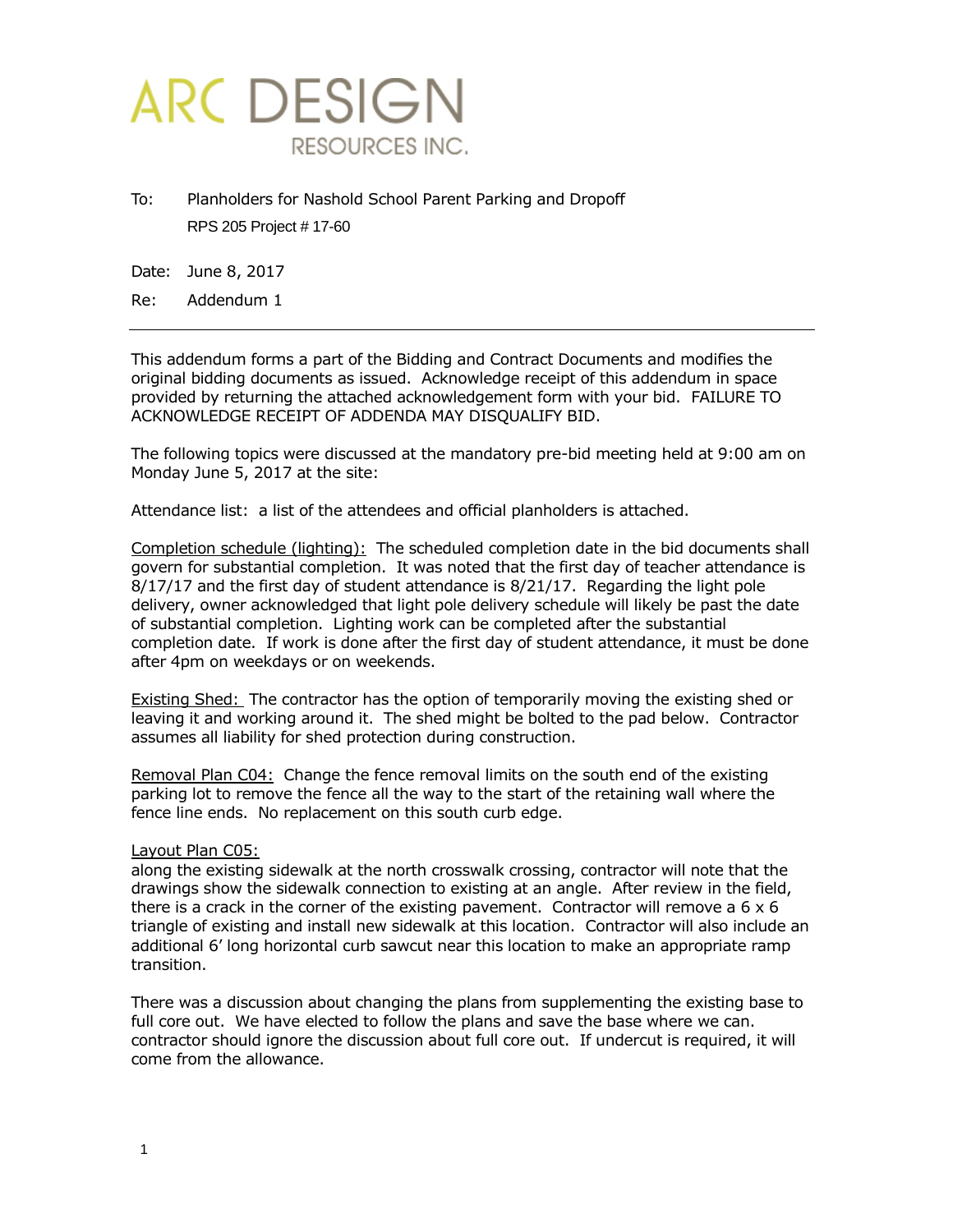### Detail Sheet C07:

Change the railing detail to be a surface mount railing, with 2 bolts each base plate to match the existing railings installed on the site in 2016. Also, the existing railings on the site contain a third horizontal bar at the bottom. Contractor shall review the existing railings installed last year and match.

Railings shall be galvanized steel and shall be painted black.

For the thickened edge ramp section, contractor shall extend the wwf mesh to turn down into the widened base section for connectivity.

The HD PCC pavement section is not correct. Use 8" PCC over 4" stone as shown on the layout plan and enclosure detail.

### Detail Sheet C08:

For the sanitary connection, contractor will note the tunnel that starts in the cafeteria and runs along the north wall to the NE corner of the building. Contractor has the option of entering the tunnel at any convenient location, including along the east face at the NE corner. Sanitary service line shall stub up into the tunnel a minimum distance of 12" above the floor. RPS plumber will connect to this stub and complete the route to the classroom. Stub shall be near the outside wall to maintain clear space in the tunnel. Contractor will remove and replace the floor with same thickness concrete. RPS believes the floor thickness to be 4" to 6".

Electrical Sheet SE101:

Contractor will directional bore under any existing pavement or sidewalk to remain.

Light pole to the immediate northwest of the playground might need to be shifted slightly to avoid the existing storm sewer line.

There was a second optional site visit held on Tuesday June 6 at 11:00 for electrical inspection. The location of the electrical connection point remains as per plan. For contractor reference, Special Power and Engel Electric attended this second site visit.

End of Addendum 1